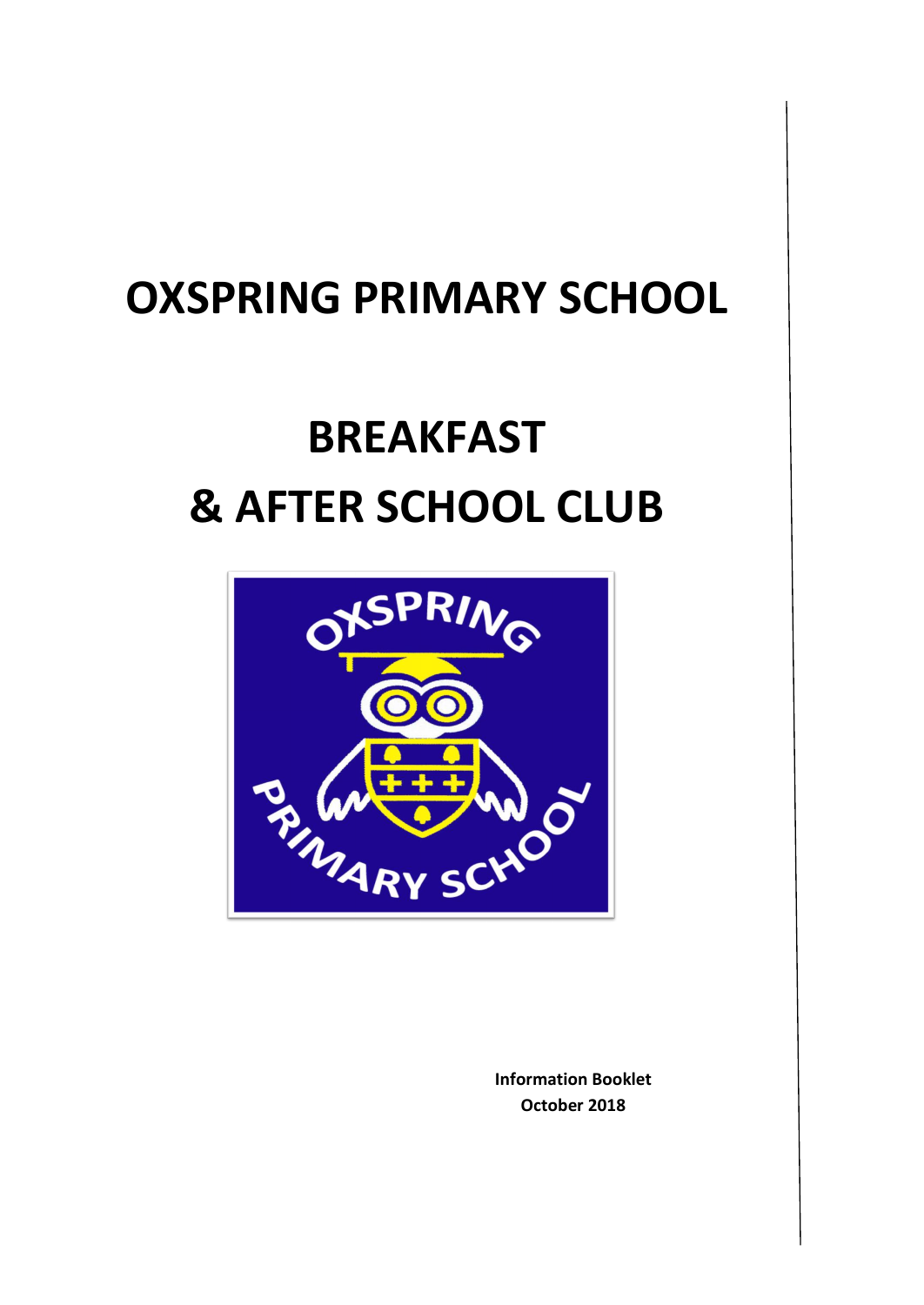Oxspring Primary School Breakfast Club and After School Club are an extended Out of Hours service which is available to all its pupils from 7:30 am until 8.45 am and 3:30 pm until 6:00 pm 5 days a week, Monday to Friday during the school term. Should the school be closed for any reason i.e. Inset Day the Breakfast Club will also adhere to this closure. This club will be supervised by school staff and managed by Mrs S Irwin the Head Teacher of Oxspring Primary School.

Any child accessing this facility will be charged:

| Breakfast Club $7:30$ am $-8:45$ am    | £6.00 per day including toast/cereal/drink |
|----------------------------------------|--------------------------------------------|
| After School Care $3:30$ pm $-6:00$ pm | E9 per day including snack and drink       |
| Both sessions                          | $£14.50$ per day                           |

If you have more than one child in school we can offer a reduction of 50p per session for the second and third child.

#### **Club Rules**

- Children are expected to exercise self-control in their general conduct. They are encouraged to be courteous and to behave in a manner, which is in the best interests of the Clubs, School and the people in it.
- The ethos of the Club is to create a warm and safe environment where children play. Learn and have fun. A full range of activities are on offer and will include Arts & Crafts, Sports, Music and Computer Games etc.

Whenever the Headteacher feels it necessary, she will consult with parents over the behaviour of their child, so that any problems can be approached in an atmosphere of mutual understanding.

Children causing problems, using difficult or unacceptable behaviour will be removed from the situation and in extreme circumstances excluded from The Club. Staff will talk to the child about their behaviour and explain why it is unacceptable. If their behaviour continues to cause problems or danger to themselves or others their parents will be informed of The Club's intention of exclusion.

# **Arrival and collection of children**

**Breakfast Club** – **Children MUST be delivered to The Club Staff and signed in. Children MUST NOT be dropped off in the playground under any circumstance.**

At 8.45 a.m. the children will be taken to their relevant class line to await their class teacher.

**After School Club – the children must be collected before or promptly at 6:00 pm and signed out by a parent or nominated representative.**

#### **Emergencies**

If you have an emergency and you need to contact the Club the mobile number is 07785182451. Please be aware that connectivity is not always very good.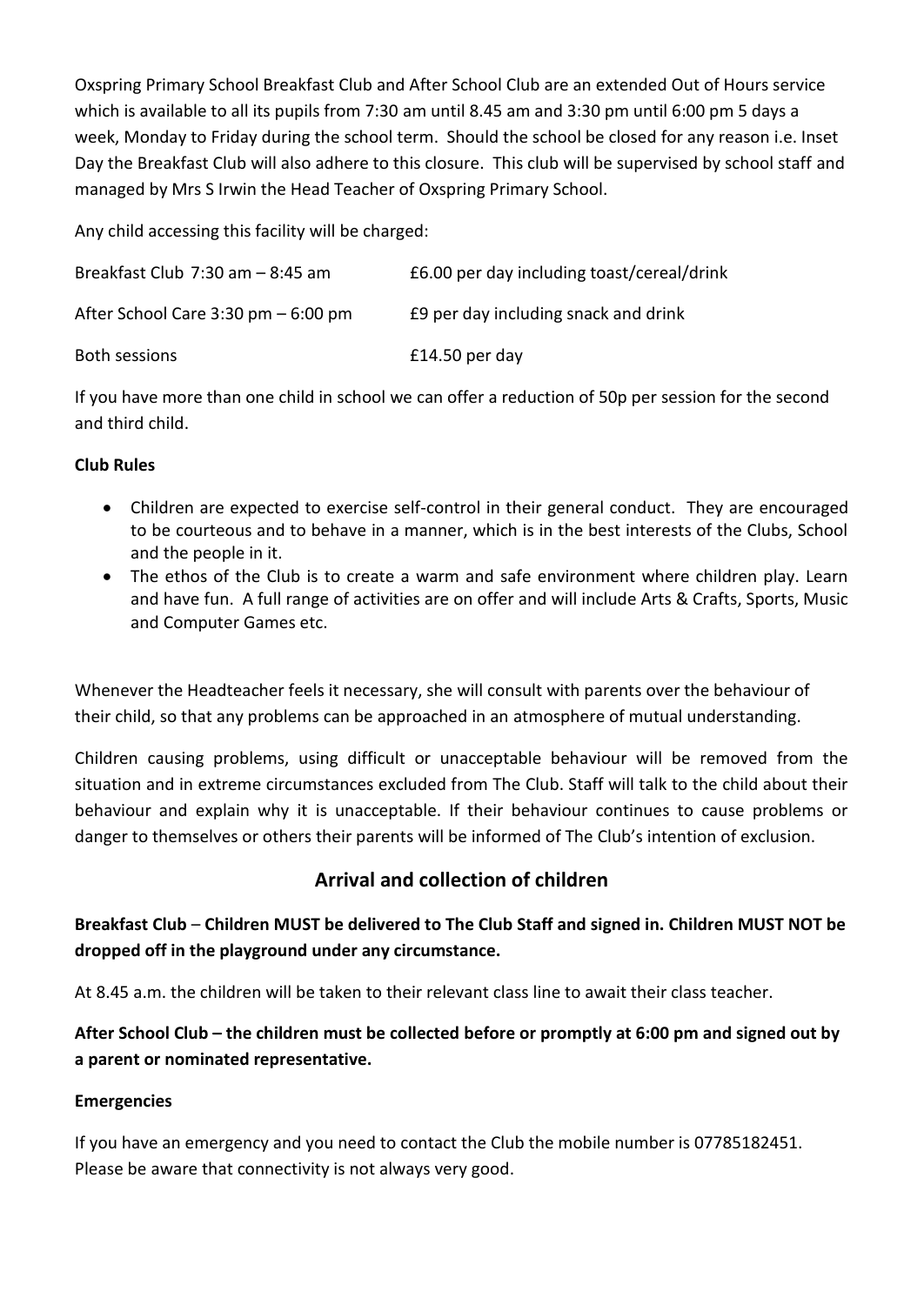**Non attendance** – If a place has been booked and the child does not attend for whatever reason ie sickness or holiday, the full fees are still payable.

In the case of severely bad weather the fee will be reimbursed if the school has been officially closed.

Depending on School having an up-to-date mobile telephone number for the parent with 1<sup>st</sup> priority and the particular network connectivity – any urgent school closure will be texted to you via our SchoolComms system.

**Admissions** – We are registered with Ofsted with a maximum of 24 pupils in each session. Places will be allocated on a first-come-first-served basis. Extra consideration will be given to a child who already has an older sibling attending the club. If demand exceeds places a Waiting List will be used.

# **Health and Safety**

The Club will ensure that appropriate health and safety standards are maintained at all times, and will adhere to the school Health and Safety Policy.

Prior to attending The Club a registration form must be completed for each child. This must include, home address and telephone number, parents work contact number, mobile number and a named adult an emergency contact number. Please remember to inform staff if you change any of your telephone numbers.

**Security** – The Club will ensure that all children are safe to play. The school's security policy is regularly reviewed, ensuring that a safe working environment is provided for staff, pupils and visitors. The Headteacher and Caretaker complete a health and safety audit every term, which is reported to the Governor meetings. Parents who are aware of any Health and Safety risks should report these to the school office. All external doors are secured.

**Premises** – The building will be maintained by Oxspring Primary School and the Club will work with them to continue to meet the legal requirements of The Children's Act 2004.

**Evacuation procedure** – The evacuation procedure is that all staff and children leave the building on hearing the alarm. The procedure is displayed in The Club. An evacuation drill will be carried out on a regular basis and documented. Fire alarms are tested every week.

**Child illness** – Children who are ill with infectious diseases should not attend the Club. If a child becomes ill while in the Club parents will be contacted and asked to collect their child. Children who have had diarrhoea or vomiting should stay at home 48 hours after the symptoms have stopped.

**Medicine –** If your child has been **prescribed** medicine by a doctor please obtain the necessary form from one of the Club Leaders. The form must be completed by the parent as relevant, before any medicine can be administered.

Food preparation – Food will be prepared within health and hygiene requirements at all times.

**Safeguarding Procedures** – The Club staff have been vetted in line with the Department for Education Safeguarding procedures. Mrs S Irwin is the designated Safeguarding Leader.

**Training** – All staff have individual training and development plans and continue to update their skills and knowledge.